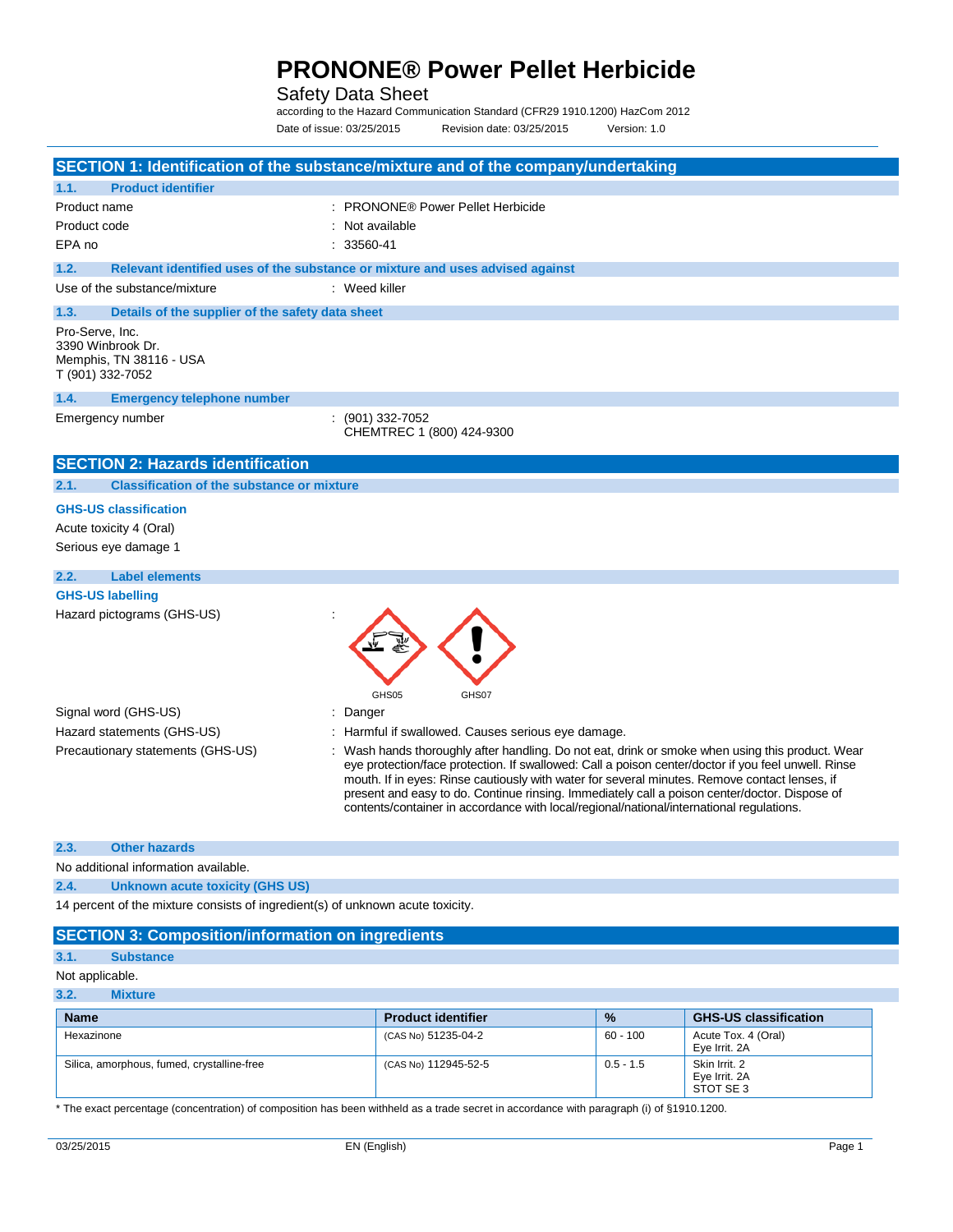Safety Data Sheet

according to the Hazard Communication Standard (CFR29 1910.1200) HazCom 2012

| <b>SECTION 4: First aid measures</b>                                        |                                                                                                                                                                                                                 |  |
|-----------------------------------------------------------------------------|-----------------------------------------------------------------------------------------------------------------------------------------------------------------------------------------------------------------|--|
| <b>Description of first aid measures</b><br>4.1.                            |                                                                                                                                                                                                                 |  |
| First-aid measures after inhalation                                         | : If breathing is difficult, remove victim to fresh air and keep at rest in a position comfortable for<br>breathing. Get medical advice/attention if you feel unwell.                                           |  |
| First-aid measures after skin contact                                       | : If irritation occurs, flush skin with plenty of water. Get medical attention if irritation persists.                                                                                                          |  |
| First-aid measures after eye contact                                        | : In case of contact, immediately flush eyes with plenty of water for at least 15 minutes. If easy to<br>do, remove contact lenses, if worn. Get medical attention immediately.                                 |  |
| First-aid measures after ingestion                                          | : If swallowed, do NOT induce vomiting unless directed to do so by medical personnel. Never<br>give anything by mouth to an unconscious person. Call a POISON CENTER or<br>doctor/physician if you feel unwell. |  |
| 4.2.<br>Most important symptoms and effects, both acute and delayed         |                                                                                                                                                                                                                 |  |
| Symptoms/injuries after inhalation                                          | : May cause respiratory tract irritation.                                                                                                                                                                       |  |
| Symptoms/injuries after skin contact                                        | : May cause skin irritation. Symptoms may include redness, drying, defatting and cracking of the skin.                                                                                                          |  |
| Symptoms/injuries after eye contact                                         | : Causes serious eye damage. Symptoms may include discomfort or pain, excess blinking and<br>tear production, with marked redness and swelling of the conjunctiva.                                              |  |
| Symptoms/injuries after ingestion                                           | : Harmful if swallowed. May cause stomach distress, nausea or vomiting.                                                                                                                                         |  |
| 4.3.                                                                        | Indication of any immediate medical attention and special treatment needed                                                                                                                                      |  |
|                                                                             | Symptoms may not appear immediately. In case of accident or if you feel unwell, seek medical advice immediately (show the label or SDS where possible).                                                         |  |
| <b>SECTION 5: Firefighting measures</b>                                     |                                                                                                                                                                                                                 |  |
| <b>Extinguishing media</b><br>5.1.                                          |                                                                                                                                                                                                                 |  |
| Suitable extinguishing media                                                | : On small fires use carbon dioxide (CO2), dry chemical, water spray, or foam. For large fires, let fire                                                                                                        |  |
| Unsuitable extinguishing media                                              | burn itself out since water may increase the contamination hazard. Otherwise, use water spray.<br>: None known.                                                                                                 |  |
|                                                                             |                                                                                                                                                                                                                 |  |
| 5.2.<br>Special hazards arising from the substance or mixture               |                                                                                                                                                                                                                 |  |
| Fire hazard                                                                 | : Products of combustion may include, and are not limited to: oxides of carbon.                                                                                                                                 |  |
| 5.3.<br><b>Advice for firefighters</b>                                      |                                                                                                                                                                                                                 |  |
| Protection during firefighting                                              | : Keep upwind of fire. Wear full fire fighting turn-out gear (full Bunker gear) and respiratory<br>protection (SCBA).                                                                                           |  |
| <b>SECTION 6: Accidental release measures</b>                               |                                                                                                                                                                                                                 |  |
| 6.1.<br>Personal precautions, protective equipment and emergency procedures |                                                                                                                                                                                                                 |  |
| General measures                                                            | : Use personal protection recommended in Section 8. Isolate the hazard area and deny entry to<br>unnecessary and unprotected personnel.                                                                         |  |
| 6.2.<br>Methods and material for containment and cleaning up                |                                                                                                                                                                                                                 |  |
| For containment                                                             | : Contain spill, then place in a suitable container. Minimize dust generation. Do not flush to<br>sewer or allow to enter waterways. Use appropriate Personal Protective Equipment (PPE).                       |  |
| Methods for cleaning up                                                     | : Vacuum or sweep material and place in a disposal container. Provide ventilation.                                                                                                                              |  |
| 6.3.<br><b>Reference to other sections</b>                                  |                                                                                                                                                                                                                 |  |
|                                                                             | See section 8 for further information on protective clothing and equipment and section 13 for advice on waste disposal.                                                                                         |  |
| <b>SECTION 7: Handling and storage</b>                                      |                                                                                                                                                                                                                 |  |
| <b>Precautions for safe handling</b><br>7.1.                                |                                                                                                                                                                                                                 |  |
| Precautions for safe handling                                               | : Avoid contact with skin and eyes. Avoid breathing dust. Do not swallow. Handle and open                                                                                                                       |  |
|                                                                             | container with care. When using do not eat, drink or smoke.                                                                                                                                                     |  |
| Hygiene measures                                                            | : Launder contaminated clothing before reuse. Wash hands before eating, drinking, or smoking.                                                                                                                   |  |
| 7.2.<br>Conditions for safe storage, including any incompatibilities        |                                                                                                                                                                                                                 |  |
| Storage conditions                                                          | : Keep out of the reach of children. Keep container tightly closed. Store in a dry, cool area.                                                                                                                  |  |
| 7.3.<br><b>Specific end use(s)</b>                                          |                                                                                                                                                                                                                 |  |
| Not available.                                                              |                                                                                                                                                                                                                 |  |
| <b>SECTION 8: Exposure controls/personal protection</b>                     |                                                                                                                                                                                                                 |  |
| <b>Control parameters</b><br>8.1.                                           |                                                                                                                                                                                                                 |  |
| Hexazinone (51235-04-2)                                                     |                                                                                                                                                                                                                 |  |
| <b>ACGIH</b><br>Not applicable                                              |                                                                                                                                                                                                                 |  |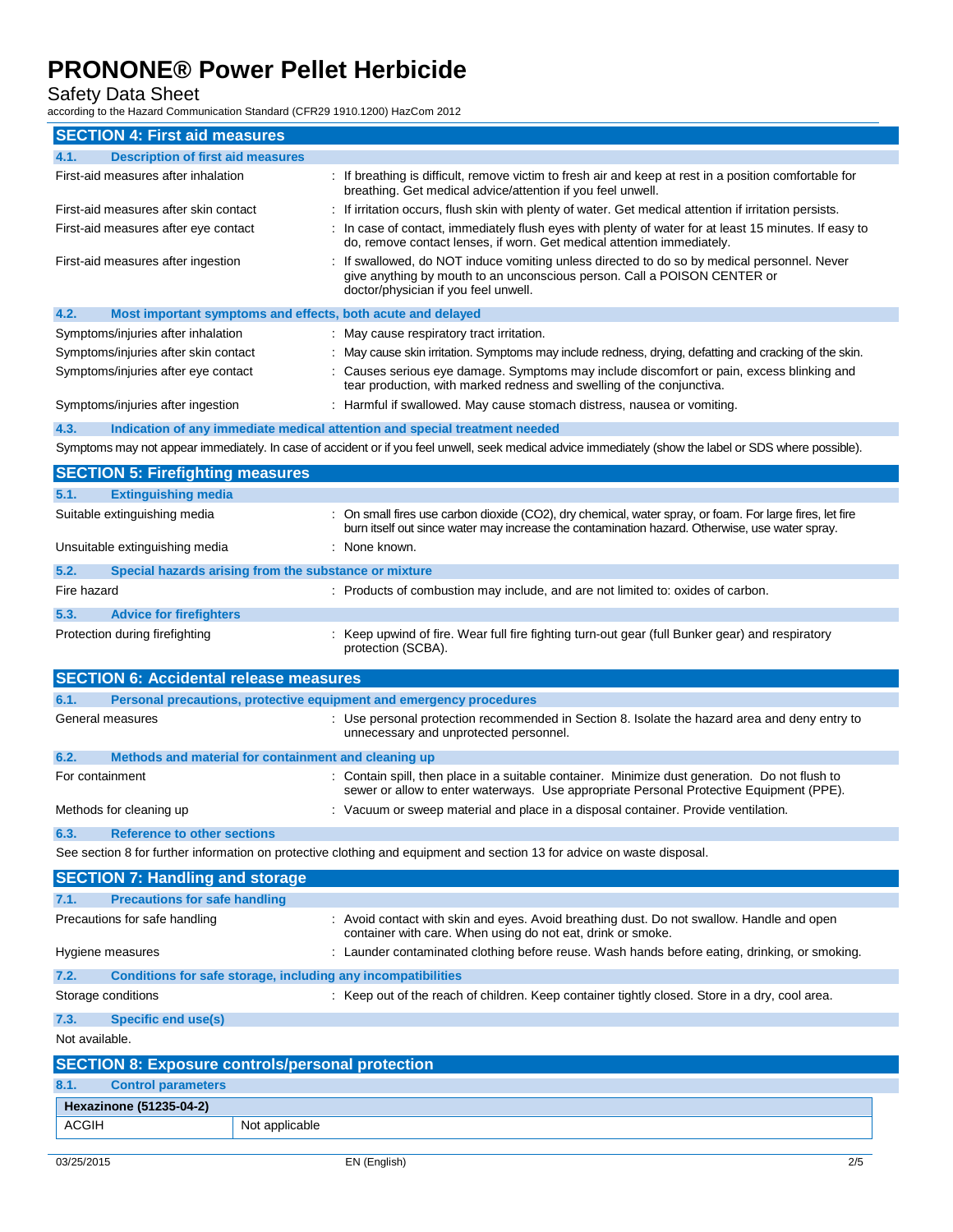#### Safety Data Sheet

according to the Hazard Communication Standard (CFR29 1910.1200) HazCom 2012

| <b>Hexazinone (51235-04-2)</b>                           |                                     |                                                                        |                                                                                                                                                                                                         |
|----------------------------------------------------------|-------------------------------------|------------------------------------------------------------------------|---------------------------------------------------------------------------------------------------------------------------------------------------------------------------------------------------------|
| <b>OSHA</b>                                              | OSHA PEL (TWA) (mg/m <sup>3</sup> ) |                                                                        | 15 mg/m $3/8h$                                                                                                                                                                                          |
| Silica, amorphous, fumed, crystalline-free (112945-52-5) |                                     |                                                                        |                                                                                                                                                                                                         |
|                                                          |                                     |                                                                        |                                                                                                                                                                                                         |
| <b>ACGIH</b>                                             | Not applicable                      |                                                                        |                                                                                                                                                                                                         |
| <b>OSHA</b>                                              | Not applicable                      |                                                                        |                                                                                                                                                                                                         |
| 8.2.<br><b>Exposure controls</b>                         |                                     |                                                                        |                                                                                                                                                                                                         |
| Appropriate engineering controls                         |                                     | the workstation location.                                              | : Use ventilation adequate to keep exposures (airborne levels of dust, fume, vapor, etc.) below<br>recommended exposure limits. Ensure that eyewash stations and safety showers are close to            |
| Hand protection                                          |                                     | : Wear suitable gloves.                                                |                                                                                                                                                                                                         |
| Eye protection                                           |                                     | and face protection (face shield).                                     | : Wear approved eye protection (properly fitted dust- or splash-proof chemical safety goggles)                                                                                                          |
| Skin and body protection                                 |                                     | : Wear suitable protective clothing.                                   |                                                                                                                                                                                                         |
| Respiratory protection                                   |                                     | exposure limits may be exceeded.                                       | : A NIOSH approved respirator is recommended in poorly ventilated areas or when permissible                                                                                                             |
| Environmental exposure controls                          |                                     | : Maintain levels below Community environmental protection thresholds. |                                                                                                                                                                                                         |
| Other information                                        |                                     |                                                                        | : Do not eat, smoke or drink where material is handled, processed or stored. Wash hands carefully<br>before eating or smoking. Handle according to established industrial hygiene and safety practices. |

| <b>SECTION 9: Physical and chemical properties</b> |  |
|----------------------------------------------------|--|
|----------------------------------------------------|--|

| Information on basic physical and chemical properties<br>9.1. |                                                   |
|---------------------------------------------------------------|---------------------------------------------------|
| Physical state                                                | : Solid                                           |
| Appearance                                                    | Tablets                                           |
| Colour                                                        | Beige/Off-white                                   |
| Odour                                                         | No data available                                 |
| Odour threshold                                               | No data available                                 |
| рH                                                            | No data available                                 |
| Melting point                                                 | No data available                                 |
| Freezing point                                                | No data available                                 |
| Boiling point                                                 | No data available                                 |
| Flash point                                                   | No data available                                 |
| Relative evaporation rate (butylacetate=1)                    | No data available                                 |
| Flammability (solid, gas)                                     | Not flammable                                     |
| <b>Explosive limits</b>                                       | No data available                                 |
| <b>Explosive properties</b>                                   | No data available                                 |
| Oxidising properties                                          | No data available                                 |
| Vapour pressure                                               | No data available                                 |
| Relative density                                              | No data available                                 |
| Relative vapour density at 20 °C                              | No data available                                 |
| Solubility                                                    | Water: 10% at 45 °C (113 °F), 3% at 30 °C (86 °F) |
| Partition coefficient: n-octanol/water                        | No data available                                 |
| Log Kow                                                       | No data available                                 |
| Auto-ignition temperature                                     | No data available                                 |
| Decomposition temperature                                     | No data available                                 |
| Viscosity                                                     | No data available                                 |
| Viscosity, kinematic                                          | No data available                                 |
| Viscosity, dynamic                                            | No data available                                 |
| 9.2.<br><b>Other information</b>                              |                                                   |

No additional information available

### **SECTION 10: Stability and reactivity**

**10.1. Reactivity**

No dangerous reaction known under conditions of normal use.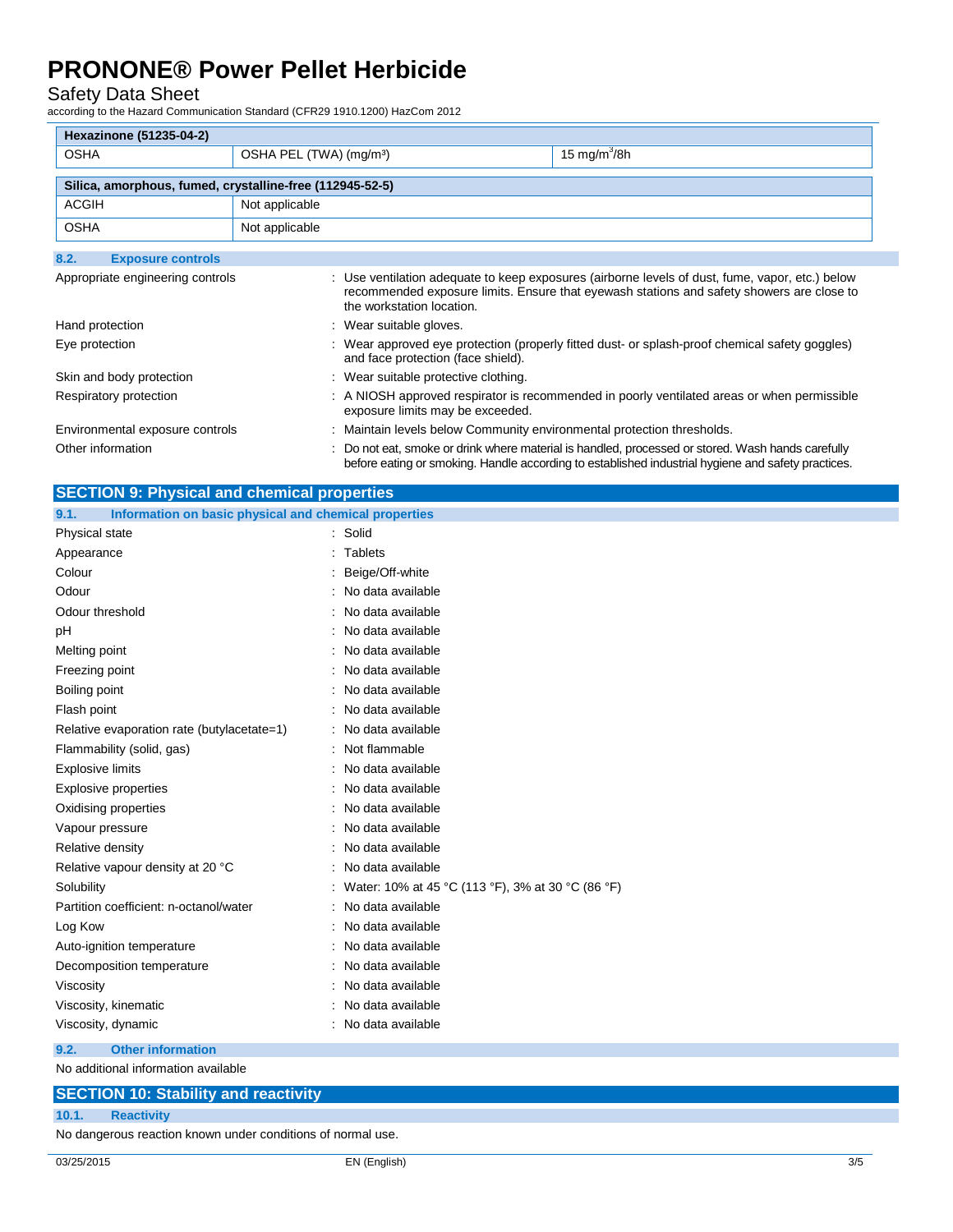Safety Data Sheet

according to the Hazard Communication Standard (CFR29 1910.1200) HazCom 2012

| iccording to the Hazard Communication Standard (CFR29 1910.1200) HazCom 2012 |                                                                                                                                                                  |  |
|------------------------------------------------------------------------------|------------------------------------------------------------------------------------------------------------------------------------------------------------------|--|
| 10.2.<br><b>Chemical stability</b>                                           |                                                                                                                                                                  |  |
| Stable under normal storage conditions.                                      |                                                                                                                                                                  |  |
| 10.3.<br><b>Possibility of hazardous reactions</b>                           |                                                                                                                                                                  |  |
| No dangerous reaction known under conditions of normal use.                  |                                                                                                                                                                  |  |
| 10.4.<br><b>Conditions to avoid</b>                                          |                                                                                                                                                                  |  |
| Heat.                                                                        |                                                                                                                                                                  |  |
| 10.5.<br>Incompatible materials                                              |                                                                                                                                                                  |  |
| None known.                                                                  |                                                                                                                                                                  |  |
| 10.6.<br><b>Hazardous decomposition products</b>                             |                                                                                                                                                                  |  |
| May include, and are not limited to: oxides of carbon.                       |                                                                                                                                                                  |  |
| <b>SECTION 11: Toxicological information</b>                                 |                                                                                                                                                                  |  |
| 11.1.<br><b>Information on toxicological effects</b>                         |                                                                                                                                                                  |  |
| Acute toxicity                                                               | : Harmful if swallowed.                                                                                                                                          |  |
| <b>PRONONE® Power Pellet Herbicide</b>                                       |                                                                                                                                                                  |  |
| LD50 oral rat                                                                | >300 but ≤2000 mg/kg                                                                                                                                             |  |
| LD50 dermal rabbit                                                           | > 2000 mg/kg                                                                                                                                                     |  |
| LC50 inhalation rat                                                          | $> 5$ mg/l/4h                                                                                                                                                    |  |
| <b>Hexazinone (51235-04-2)</b>                                               |                                                                                                                                                                  |  |
| LD50 oral rat                                                                | 1690 mg/kg                                                                                                                                                       |  |
| LD50 dermal rabbit<br>LC50 inhalation rat                                    | > 5278 mg/kg<br>> 7480 mg/m <sup>3</sup> /1h                                                                                                                     |  |
|                                                                              |                                                                                                                                                                  |  |
| Silica, amorphous, fumed, crystalline-free (112945-52-5)<br>LD50 oral rat    | > 3160 mg/kg                                                                                                                                                     |  |
|                                                                              | Based on available data, the classification criteria are not met.                                                                                                |  |
| Skin corrosion/irritation<br>Serious eye damage/irritation                   | Causes serious eye damage.                                                                                                                                       |  |
| Respiratory or skin sensitisation                                            | Based on available data, the classification criteria are not met.                                                                                                |  |
| Germ cell mutagenicity                                                       | Based on available data, the classification criteria are not met.                                                                                                |  |
| Carcinogenicity                                                              | Based on available data, the classification criteria are not met.                                                                                                |  |
| Silica, amorphous, fumed, crystalline-free (112945-52-5)                     |                                                                                                                                                                  |  |
| IARC group                                                                   | 3 - Not classifiable                                                                                                                                             |  |
| Reproductive toxicity                                                        | Based on available data, the classification criteria are not met.                                                                                                |  |
| Specific target organ toxicity (single exposure)                             | Based on available data, the classification criteria are not met.                                                                                                |  |
| Specific target organ toxicity (repeated exposure)                           | : Based on available data, the classification criteria are not met.                                                                                              |  |
| Aspiration hazard                                                            | Based on available data, the classification criteria are not met.                                                                                                |  |
| Symptoms/injuries after inhalation                                           | : May cause respiratory tract irritation.                                                                                                                        |  |
| Symptoms/injuries after skin contact                                         | May cause skin irritation. Symptoms may include redness, drying, defatting and cracking of the skin.                                                             |  |
| Symptoms/injuries after eye contact                                          | Causes serious eye damage. Symptoms may include discomfort or pain, excess blinking and<br>tear production, with marked redness and swelling of the conjunctiva. |  |
| Symptoms/injuries after ingestion                                            | : Harmful if swallowed. May cause stomach distress, nausea or vomiting.                                                                                          |  |
| <b>SECTION 12: Ecological information</b>                                    |                                                                                                                                                                  |  |
| <b>Toxicity</b><br>12.1.                                                     |                                                                                                                                                                  |  |
| Ecology - general                                                            | : May cause long-term adverse effects in the aquatic environment.                                                                                                |  |
| 12.2.<br><b>Persistence and degradability</b>                                |                                                                                                                                                                  |  |
| <b>DRONONES RAILL</b>                                                        |                                                                                                                                                                  |  |